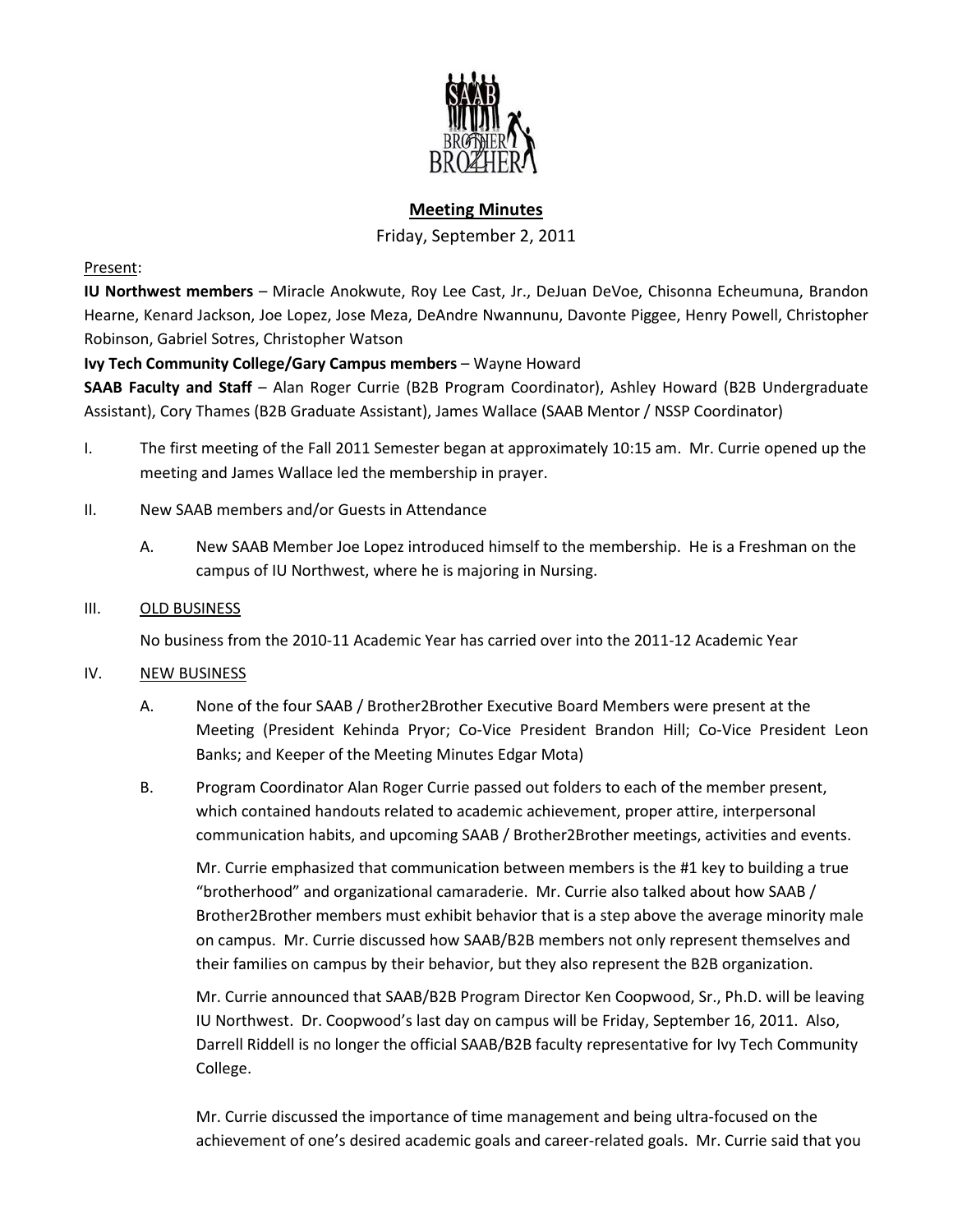cannot allow activities such as flirting with women, pursuing women for romantic and sexual companionship, parties and other evening and weekend social events and personal challenges to distract you from concentrating on your academic priorities and long-term and short-term goals and objectives.

Finally, Mr. Currie reiterated his weekly and bi-weekly "One-on-One" meetings that he will conduct with each SAAB / B2B member to discuss their academic coursework, upcoming SAAB activities and events, and any personal challenges they may be having both academic-related and non-academic related. Each 'One-on-One' session will last up to fifteen (15) minutes for each member. The 'One-on-One' meetings will be held in Moraine Student Center, Room 113.

- C. The "Core 16" needs to fill at least two positions:
	- Co-Chairman of the Academic Committee
	- Co-Chairman of the Spiritual Enrichment & Social Activities Committee

SAAB / B2B member DeJuan DeVoe was nominated for the position of Co-Chairman of the Academic Committee, and also Brandon Hearne was nominated. DeJuan won by a vote of 11-3.

Brandon Hearne and Christopher Watson were both nominated for the position of Co-Chairman of the Spiritual Enrichment & Social Activities Committee. Hearne won by a vote of 8-6.

Program Coordinator Alan Roger Currie said a few other positions may be open soon, including Co-Chairman of the Community Service / Service Learning Committee, Co-Chairman of the Financial Affairs & Money Management Committee, and Co-Vice President of IU Northwest.

Mr. Currie emphasized that all SAAB / B2B members need to be active on at least two (2) of the six committees.

- D. Mr. Currie announced that the Brother2Brother organization will collaborate with Dr. Patricia Hicks, Pat Brown, and the Office of Student Support Services to provide weekly or bi-weekly tutoring for active members of SAAB / Brother2Brother. Interested members are to sign-up for tutoring in either Hawthorn Hall, Room 235 or Hawthorn Hall, Room 239. Tutors will participate in the Academic Committee's Weekly Study Tables throughout the semester.
- E. Mr. Currie encouraged the membership to vote that the alternative name, "Brother2Brother" be used either instead of "SAAB," or in addition to the name Student African American Brotherhood (SAAB). Mr. Currie said that he and Dr. Coopwood feel that the name "Brother2Brother" will attract a more ethnically diverse membership during the 2011-12 Academic Year.
- F. Mr. Currie said that all SAAB / B2B members should join the membership's Facebook Group Page to be kept abreast of all upcoming meetings, activities and events. Mr. Currie also brought up the Men & Women of Color Leadership Conference that is taking place on Friday, November 4, 2011 and Saturday, November 5, 2011. Mr. Currie said he is looking to take 12-15 SAAB / B2B members down to Bloomington, Indiana for the Conference.